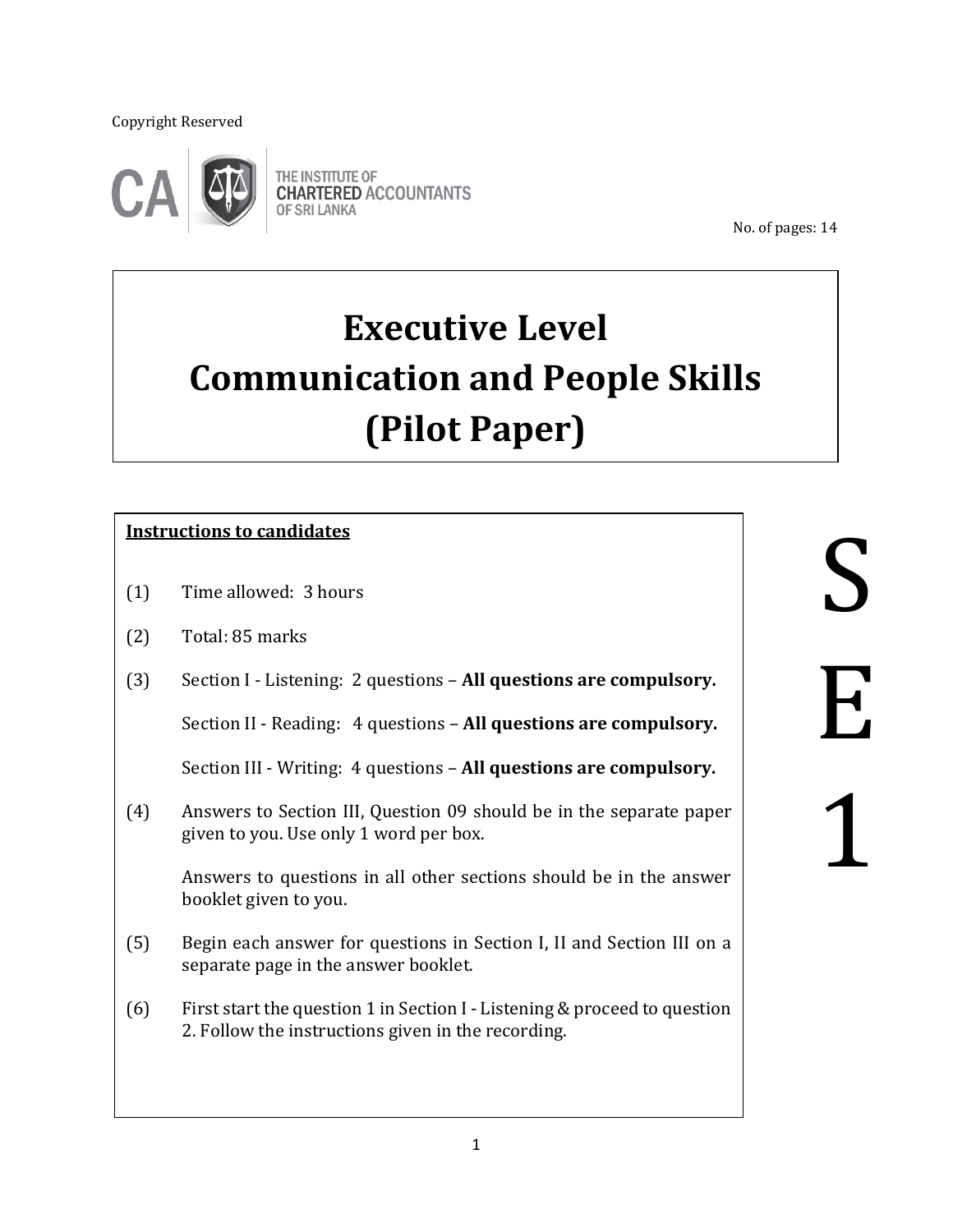# **Section I - Listening**

*All questions are compulsory. Total marks for Section I is 15 marks. Recommended time for this section is 20 minutes.*

#### **Question 1**

Listen to the recording giving instructions on buying an online air ticket and answer the following questions. The recording will be played twice. Select the most suitable answer from the choices given.

(Total 5 marks)

- i. What do you have to do first, when you buy an online air ticket?
	- a. Go to an airline office
	- b. You have to go to the internet
	- c. You have to meet a travel agent
	- d. You have to pay first
	- ii. Why can searching for an airline ticket be overwhelming?
		- a. Because there are many search engines
		- b. Because there are many sites selling online tickets
		- c. Because it's very convenient & time saving
		- d. Because printing an e- ticket is a long process
- iii. What can you do on Sri Lankan airways website?
	- a. Make your reservations and purchase your ticket
	- b. Make your reservations and search for other airlines
	- c. Book a flight on any airline
	- d. Make your reservation for a connecting flight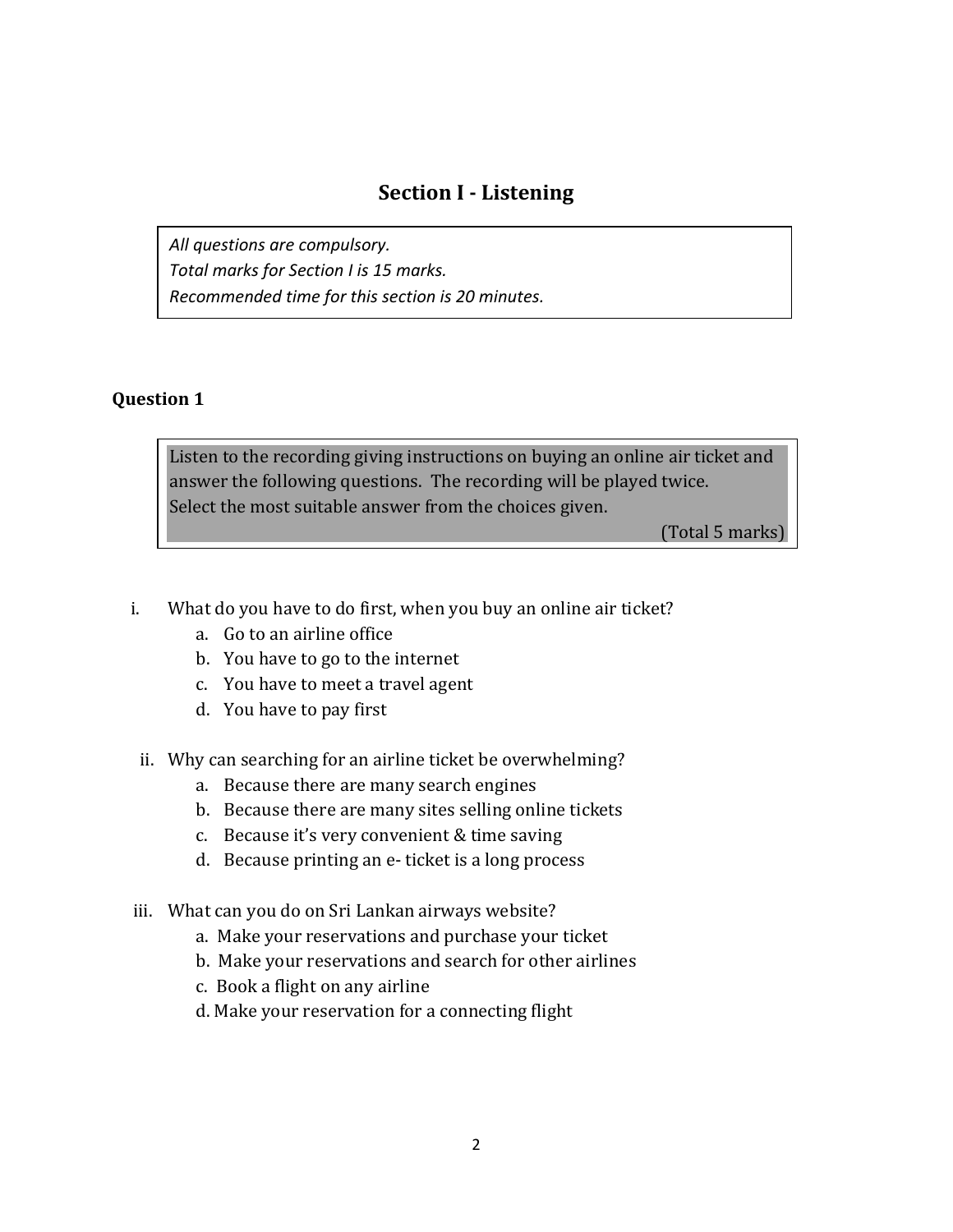- iv. What should you take to the airport when you purchase a ticket online?
	- a. Take your boarding pass
	- b. Take a copy of your passport
	- c. Take a print out of the e-ticket
	- d. Take a print out of your boarding pass
- v. What is the advantage in getting an e-ticket?
	- a. You can get a boarding pass
	- b. You don't have to wait in queues
	- c. You can arrive at the airport early
	- d. You can get a discount

Listen to an introduction to a course in Finance taught at college level. Fill in the blanks with **no more than 3 words**. The recording will be played twice. (10 marks)

| i.    |                                                                                  |                     |  |
|-------|----------------------------------------------------------------------------------|---------------------|--|
|       |                                                                                  | $(1$ mark)          |  |
| ii.   |                                                                                  |                     |  |
|       |                                                                                  | $(1$ mark $)$       |  |
| iii.  |                                                                                  |                     |  |
|       |                                                                                  | (1 mark)            |  |
| iv.   |                                                                                  |                     |  |
|       |                                                                                  | $(1$ mark)          |  |
| V.    | It is important for people and companies know how to spend money so that they    |                     |  |
|       |                                                                                  |                     |  |
|       | assets.                                                                          | $(2 \text{ marks})$ |  |
| vi.   | How managers of companies make real investments, build capital, manage risks and |                     |  |
|       |                                                                                  |                     |  |
|       |                                                                                  | $(1$ mark)          |  |
| vii.  |                                                                                  |                     |  |
|       |                                                                                  | $(2 \text{ marks})$ |  |
| viii. |                                                                                  | (1 mark)            |  |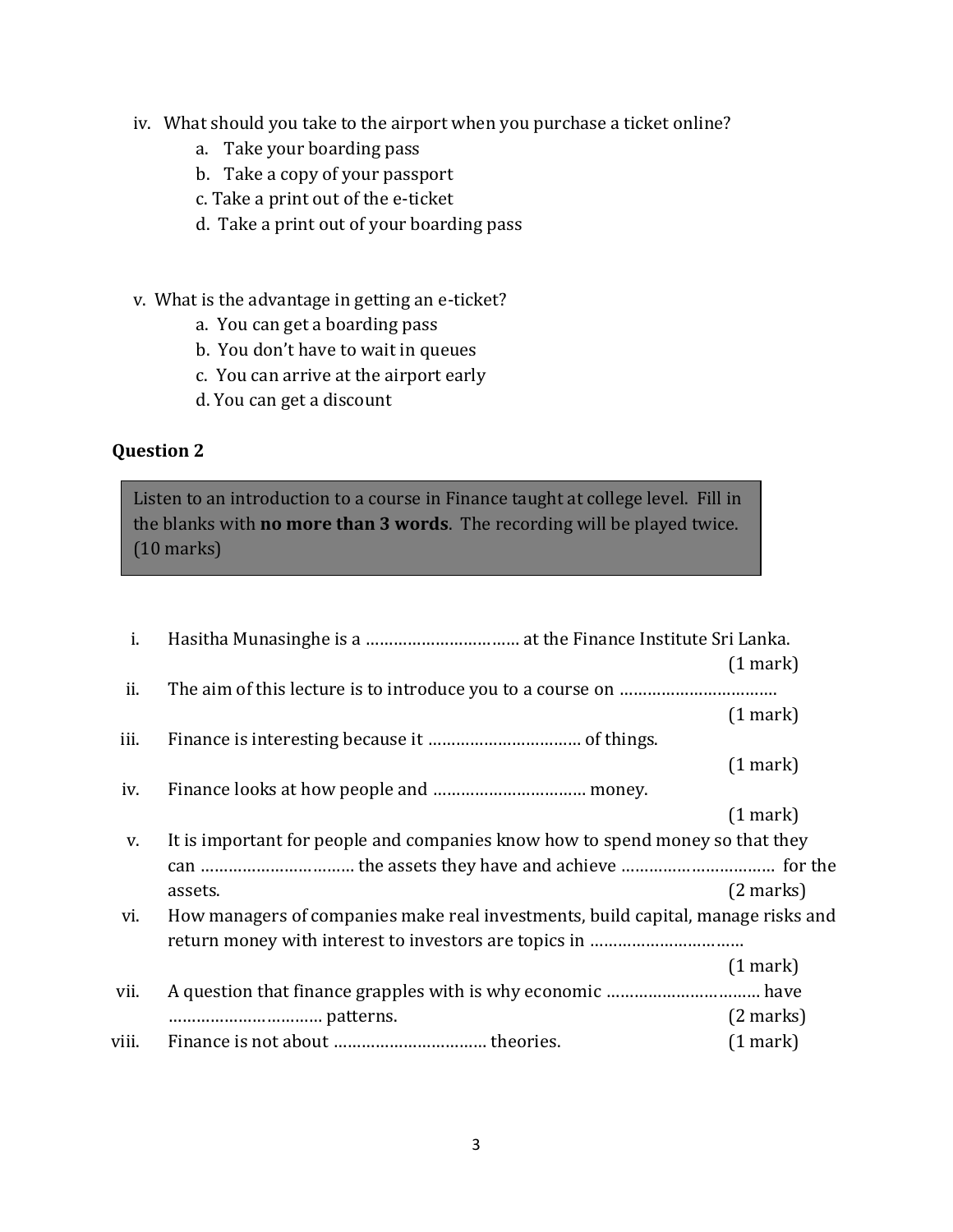# **Section II - Reading**

*All questions are compulsory. Total marks for Section II is 33 marks. Recommended time for this section is 1 hour & 15 minutes.*

# **Question 3**

Fill in the blanks with the given words. Each word should be used only once.  $(1/2 \times 10 = 5 \text{ marks})$ 

| accounted released fell percent |          |  | arrivals | tourists |
|---------------------------------|----------|--|----------|----------|
| single                          | Maldives |  | lower    |          |

| arrivals from Central and Eastern Europe accordingly fell 22 percent to 9261. Central and |
|-------------------------------------------------------------------------------------------|
|                                                                                           |
|                                                                                           |
|                                                                                           |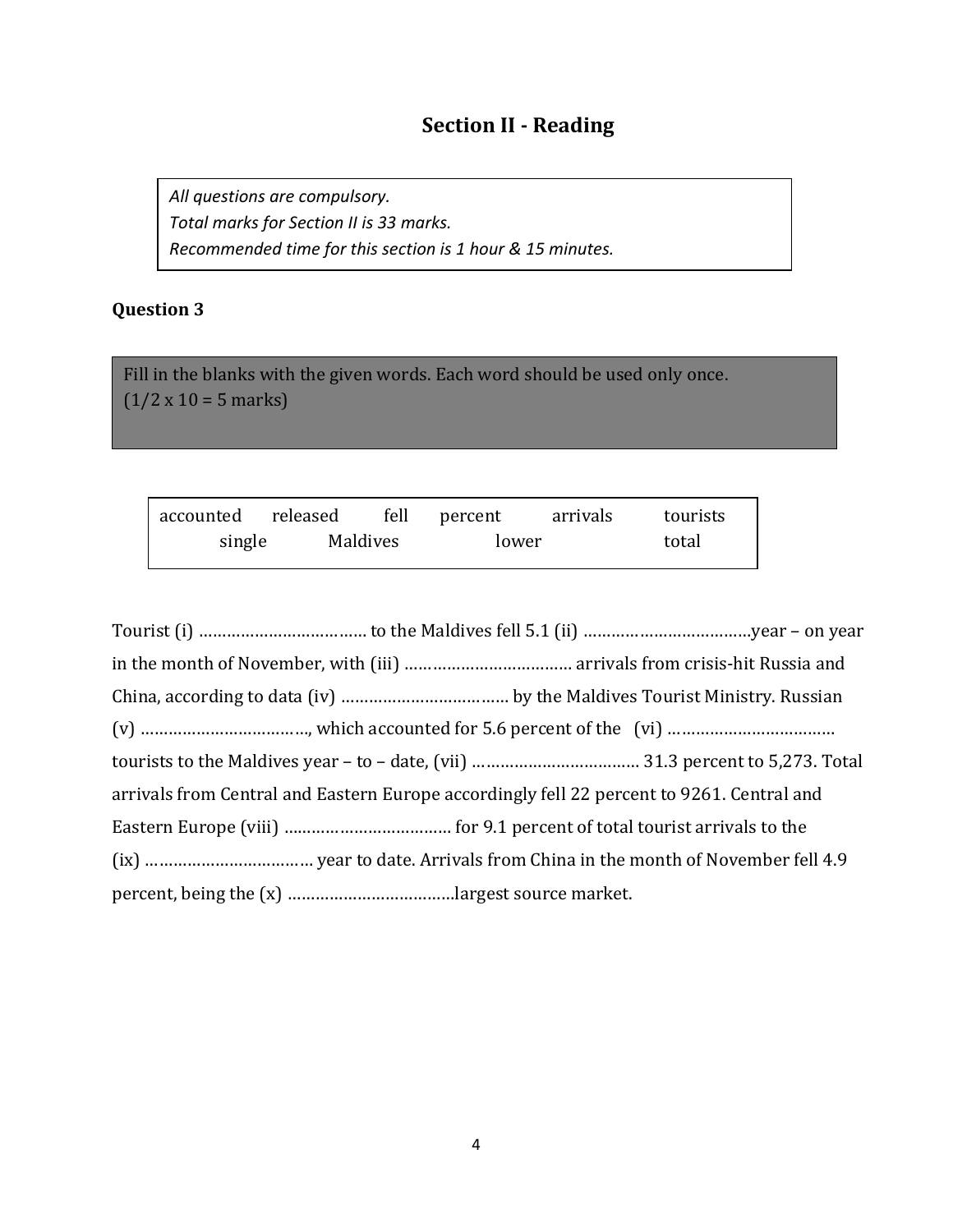Read the text below about challenges of education online. In each line there is one wrong /missing word. Write the correct word for each line, in the space provided. (1 x 10= 10 marks)

Eg: Online degree programmes have creates incredible opportunities. \_\_\_\_\_*created*\_\_\_\_

- i. They have made it possible for people to starting or return to school that, only a few years ago, simply could not have done so. ………………………………
- ii. Along with the great opportunity of distance educational students will face some challenges also. ………………………………
- iii. For the Virtual Student, it is important to understand the challenging as well as the opportunity. ………………………………
- iv. Perhaps the most common characteristic of Virtual Students is that they feeling somewhat isolated. ………………………………
- v. To vary degrees, they feel that they are alone in their quest. ………………………………
- vi. It is of course exactly true that studying at home, often lately at night, is a solitary activity. ………………………………
- vii. Especially for those people who enjoying and are energized by social interaction, studying online can seem a lonely experience. ………………………………
- viii. On the other hand, many Virtual Students report that the online experience has been responsible for their accumulate an entire new group of friends. ………………………………
	- ix. Their online classmates becoming their friends, just as class cohorts in a physical classroom can become friends. ………………………………
	- x. Nevertheless, it is important to understand that the online study experience usually takes place apart from personally, social contact. ………………………………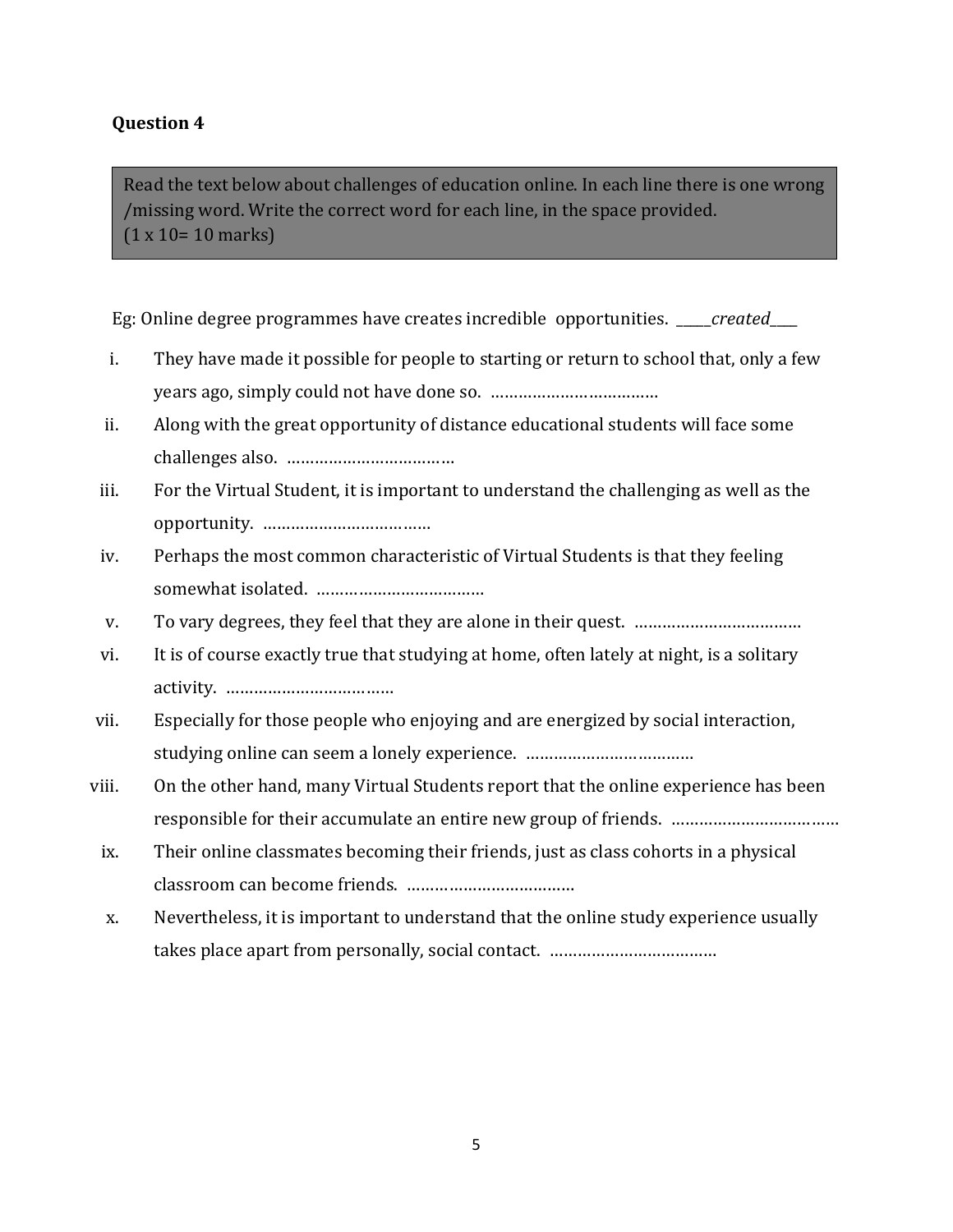Read the following passage and answer the questions given below. (6 marks)

Sustainable business management involves anticipating potential issues that could arise in the future, and readying organizations to deal with these before they emerge. In a nutshell, sustainable business management is a process of holistic risk management. It is not about green initiatives or philanthropic projects, contrary to the common misconception on the subject in Sri Lanka.

Some of these issues which have been faced at home include the Rathupaswala incident, and more recently, the Piliyandala gas leak. Internationally, yet still close to home, issues have included the Bangladesh factory building collapse and fires which have had far reaching consequences both for the Bangladeshi garment manufacturing community

Whilst in some cases these incidents involved a breakdown in the management of a particular aspect of the business, in other instances the companies were operating in adherence to all requirements and standards, but was yet faced with a shutdown.

The fundamental onus of ensuring business continuity however lies with the management, and in order to foresee problems ahead of time, there have to be sufficiently robust systems and measures in place which can anticipate issues before they emerge.

The failure to recognize potential issues of a business operation will eventually result in the management having to react to situations, by which time it could well be too late to diffuse the crisis, and, depending on the **volatility** of the issue, this can very quickly get out of control, as we have seen for ourselves. Businesses need to understand this **vulnerability** and must come to terms with the fact that sometimes even mistaken beliefs from a minority can be a powerful force that could be unleashed against them, however high they may believe their reputations have been in the past.

Sustainable business management cannot be confined to a specific department, but must instead be considered across every function of an organisation if risks are to be realised and mitigated in time.

It is worth reflecting on Warren Buffett's words – 'it takes 20 years to build a reputation and five minutes to ruin it. If you think about that, you'll do things differently' - which truly are prophetic, but possibly still only to those companies that have had to face up to the arduous task of rebuilding their lost reputations.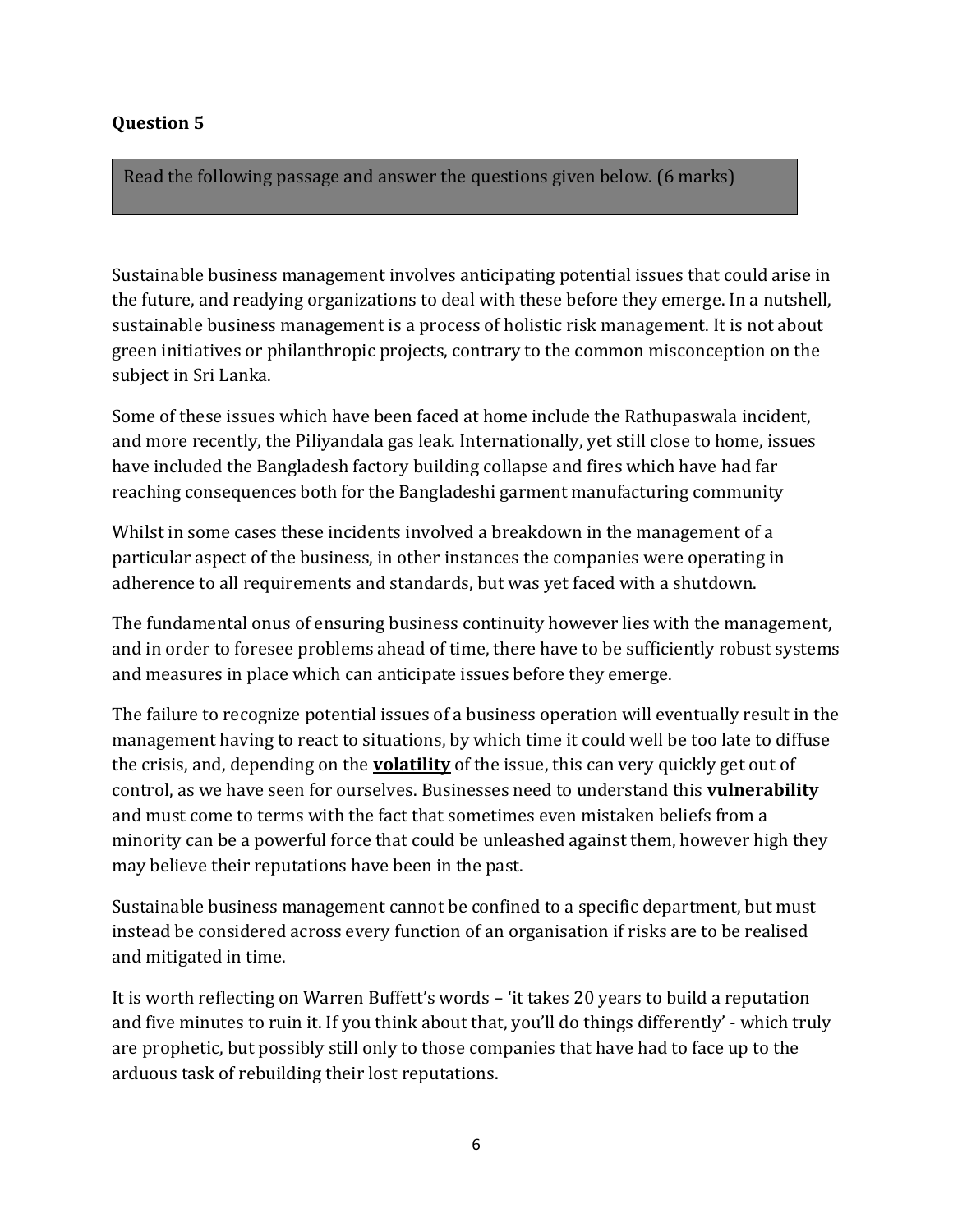| i.   | Briefly define sustainable business management? (2 mark)                                                                                             |
|------|------------------------------------------------------------------------------------------------------------------------------------------------------|
| ii.  | What is the common misconception about sustainable management? (1 mark)                                                                              |
| iii. | Who is responsible for ensuring business continuity? (1 mark)                                                                                        |
| iv.  | Why should an organization have proper systems and measures in place? (1 mark)                                                                       |
| V.   | Explain the meaning of the following words (in bold and underlined) according to the<br>$(1$ mark)<br>passage.<br>a)Volatility -<br>b) Vulnerability |

Read and answer the questions based on the following passage. (12 marks)

Although defining the term 'organization' is relatively simple, the concept of management is a bit more elusive. It is perhaps best understood from a resource-based perspective. All organizations use four basic kinds of resources from their environment: human, financial, physical and information. Human resources include managerial talent and labour. Financial resources are the capital used by the organization to finance both ongoing and long-term operations. Physical resources include raw materials, office and production facilities, and equipment. Information resources are usable data needed to make effective decisions.

Managers are responsible for combining and coordinating these various resources to achieve the organization's goals. A manager at Royal Dutch/Shell Group, for example, uses the talents of executives and drilling platform workers, profits earmarked for reinvestment,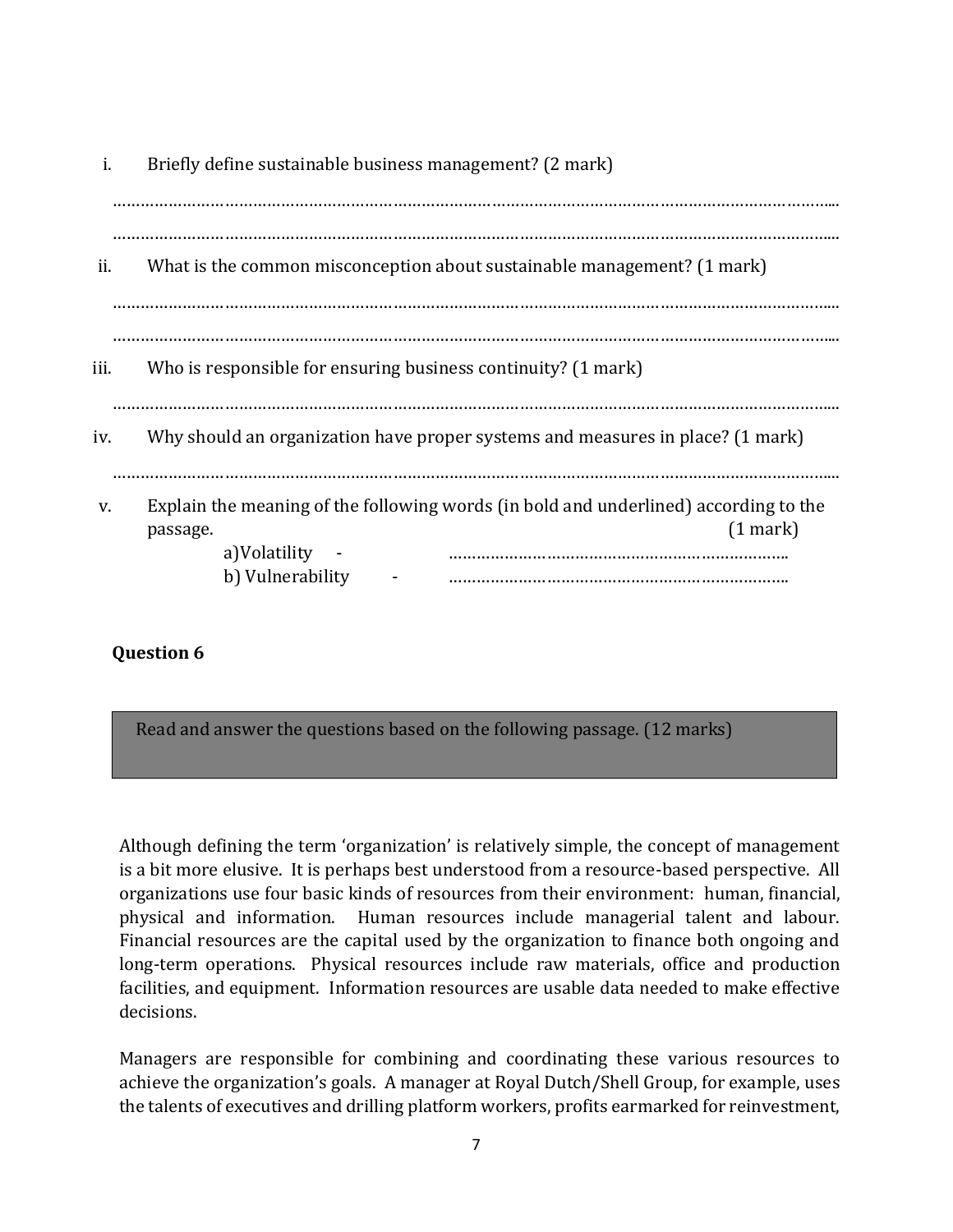existing refineries and office facilities, and sales forecasts to make decisions regarding the amount of petroleum to be refined and distributed during the next quarter. Similarly the mayor (manager) of New York City might use police officers, a government grant, existing police stations, and detailed crime statistics to launch a major crime prevention programme in the city.

How do these and other managers combine and coordinate the various kinds of resources? They do so by carrying out four basic managerial functions or activities: planning and decision making, organizing, leading and controlling. Management then can be defined as a set of activities (including planning and decision making, organizing , leading and controlling) directed at an organization's resources (human, financial, physical and information), with the aim of achieving organizational goals in an efficient and effective manner.

The last phrase in our definition is especially important because it highlights the basic purpose of management – to ensure that an organization's goals are achieved in an efficient and effective manner. By efficient we mean using resources wisely and in a **cost-effective way**. For example, a firm like Toyota Motor Corporation, which produces high quality products at relatively low costs, is efficient. By effective, we mean making the right decisions and successfully implementing them.

(Source: Griffin, R.W. (2013) *Management*, South-Western: USA)

| i.   | What is the best perspective to understand the concept of management? (1 mark)                              |                     |  |  |
|------|-------------------------------------------------------------------------------------------------------------|---------------------|--|--|
| ii.  | What are the four basic kinds of resources organizations use from their environment?<br>$(2 \text{ marks})$ |                     |  |  |
|      |                                                                                                             |                     |  |  |
| iii. | What do human resources include?                                                                            | $(2 \text{ marks})$ |  |  |
| iv.  | What is the main responsibility of a manager?                                                               | (1 mark)            |  |  |
|      |                                                                                                             |                     |  |  |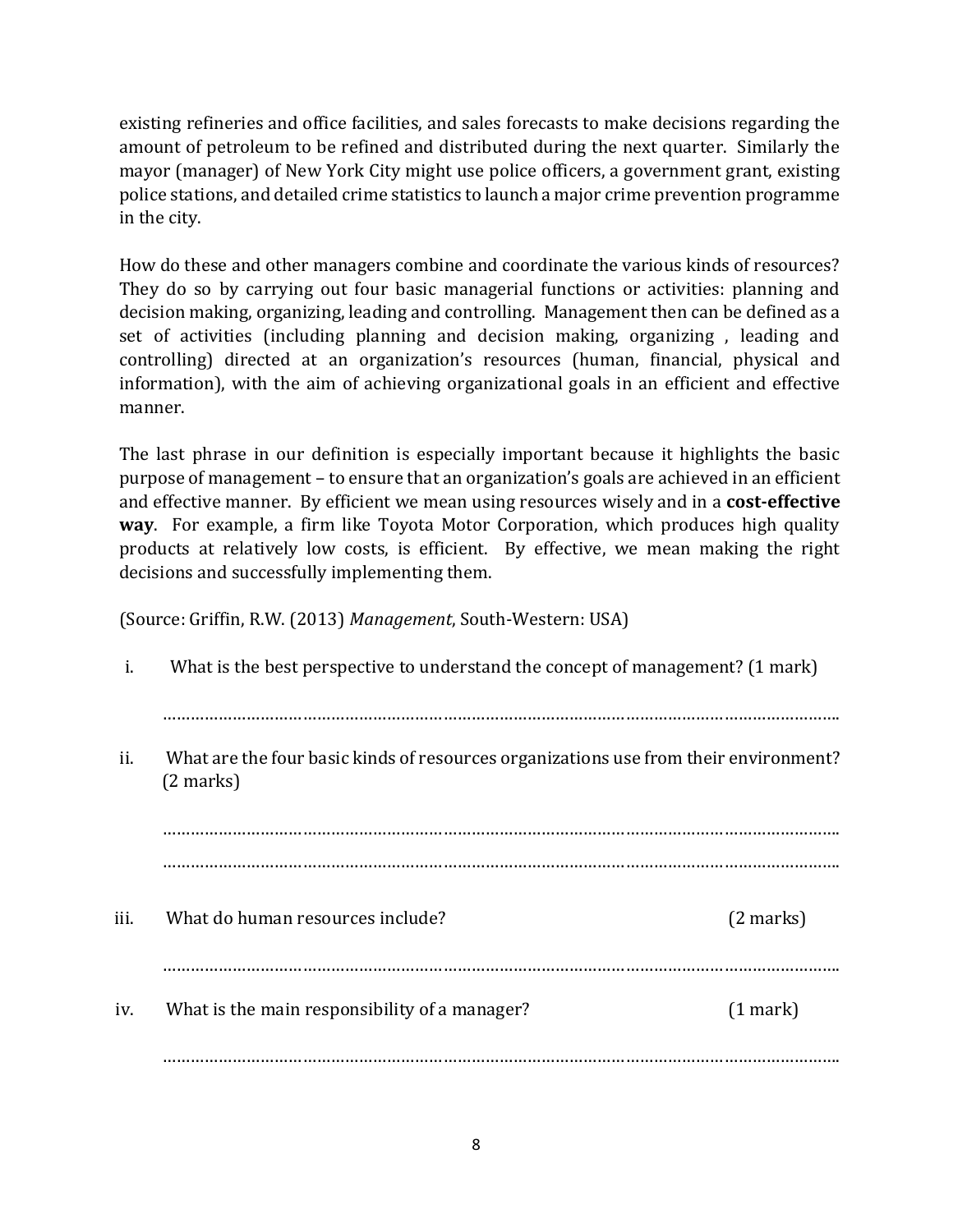v. Give one example of a manager combining and coordinating various resources to achieve the organization's goals mentioned in the passage. (1 mark)

| vi.   | Write the basic managerial functions.<br>$(2 \text{ marks})$                                                                                                                          |
|-------|---------------------------------------------------------------------------------------------------------------------------------------------------------------------------------------|
|       |                                                                                                                                                                                       |
| vii.  | What is meant by 'efficient' according to the passage?<br>(2 mark)                                                                                                                    |
|       |                                                                                                                                                                                       |
| viii. | The highlighted phrase 'cost-effective' is closest in meaning to: (1 mark)<br>Worthless<br>a <sub>r</sub><br>Profitable<br>$\mathbf{b}$ .<br>Efficient<br>$C_{\alpha}$<br>Cheap<br>d. |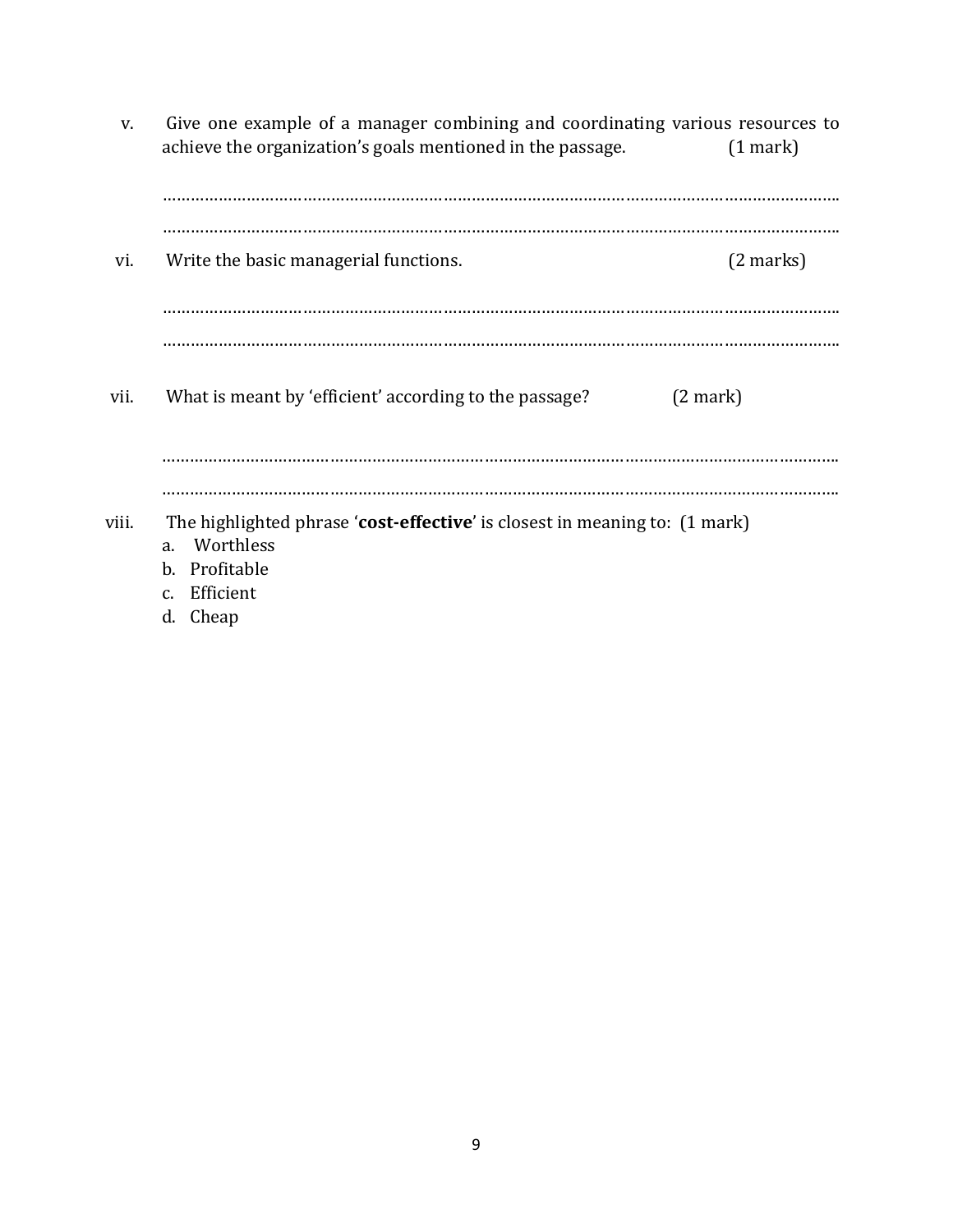# **Section III - Writing**

*All questions are compulsory. Total marks for Section III is 37 marks. Recommended time for this section is 1 hour & 25 minutes.*

#### **Question 7**

Find below the earnings of Company X and Company Y from year 2000 to 2013. Using this information explain the most salient points in the graph in your own words. Your answer should not be in more than 150 words. (8 marks)

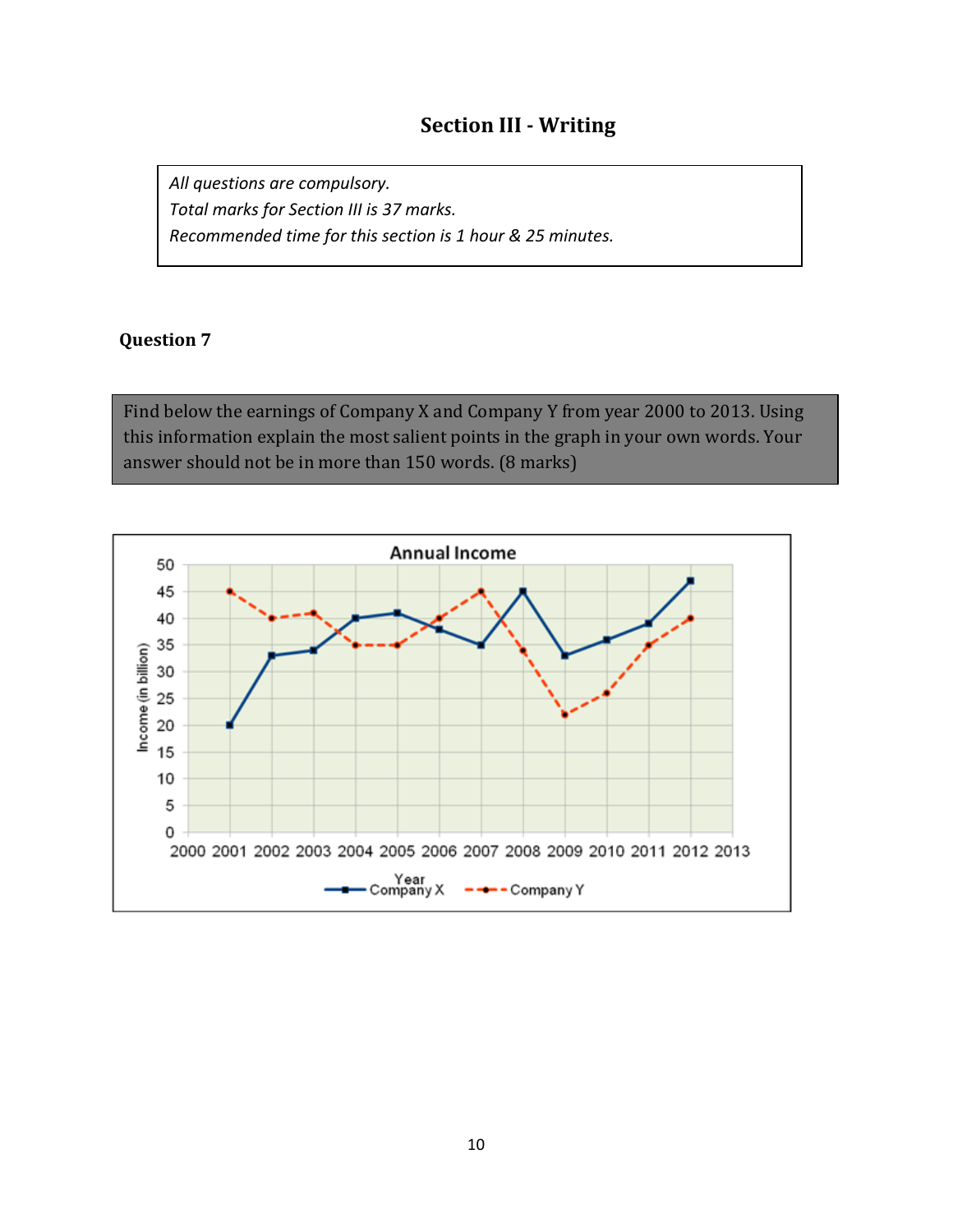Write a paragraph on *one* of the following topics using not more than 140-150 words (7 marks)

- a. Importance of Internet in Accounting
- b. Qualities of a Successful Finance Manager

#### **Question 9**

Write a summary of not more than 100 words of the following extract and give a suitable title to your summary. Use the space given below to write your answer. Use only one word per box. (10 marks)

It is often claimed, not without basis, that development has corruption as its mistress. This is often interpreted as an additional cost-generating factor, whilst adhering to ethical practices are considered a tried – and – tested value addition to a business. Let us quote the words of Charles Baudelaire (1887): 'For the merchant, even honesty is a financial speculation.' The corporate sector in Sri Lanka needs to understand and recognise the importance of ethical practices rather than focus solely on mere profit-generation to the exclusion of all else. It may be prudent, in the above context, for the government to extend its invitation to many noted Sri Lankan investors, now living abroad (even those who do not have Dual Citizenship) to consider Sri Lanka for investment with particular focus on attracting key inventors and entrepreneurs, especially those who have 'lost' Sri Lankan citizenship on obtaining citizenship in their new country of domicile. It's imperative that the Sri Lankan Government encourage them to 'come home' in spirit at least to help the motherland in its hour of need. Sustainable development requires the country to have the whole-hearted support if its 'professionals' in the field of investment and logistics, currently living abroad, to come and strengthen the local development process. The Government should offer attractive business and investment opportunities to Sri Lankan professional resident abroad to participate in the country's future development.

The visit made by the Prime Minister of Japan and the President of the Republic of China in September this year, clearly demonstrates Sri Lanka's importance in terms of modern global trends in international trade. With the 'resurrection' of the age-old maritime Silk Route, Sri Lanka is ideally placed to take advantage of newly-emerging opportunities for trade. In this context, there is, unquestionably, a pronounced demand in the country for experienced and qualified professional in the newly-opening field of logistics. (Word count 308)

( *Daily News, December 2014*)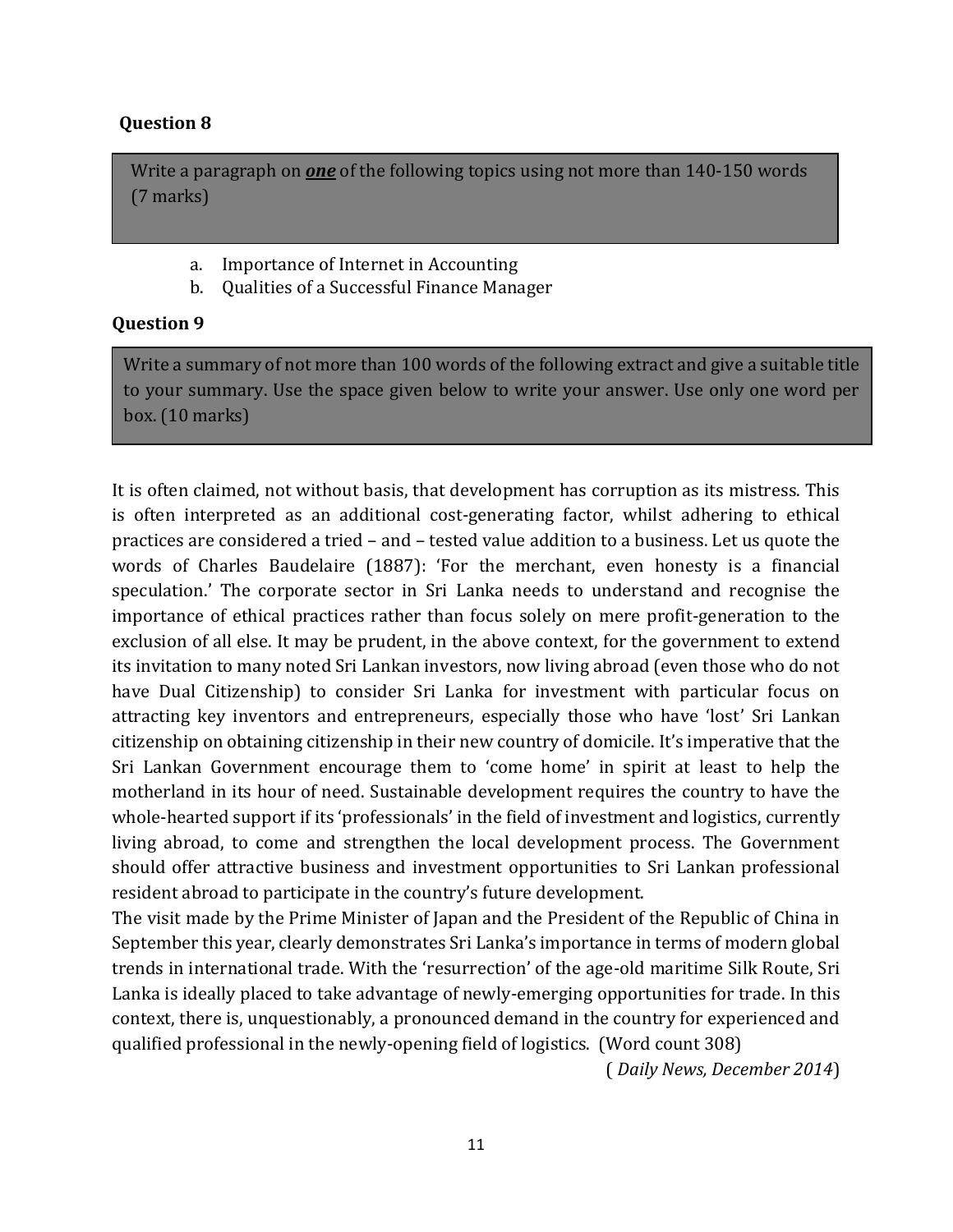|                         | $\mathbf{1}$ | $\overline{2}$ | $\overline{3}$ | $\overline{4}$ | $\overline{5}$ |
|-------------------------|--------------|----------------|----------------|----------------|----------------|
| $\mathbf{1}$            |              |                |                |                |                |
| $\overline{2}$          |              |                |                |                |                |
| $\overline{3}$          |              |                |                |                |                |
| $\overline{4}$          |              |                |                |                |                |
| $\overline{\mathbf{5}}$ |              |                |                |                |                |
| $\overline{6}$          |              |                |                |                |                |
| $\overline{7}$          |              |                |                |                |                |
| $\overline{8}$          |              |                |                |                |                |
| $\overline{9}$          |              |                |                |                |                |
| $10\,$                  |              |                |                |                |                |
| $11\,$                  |              |                |                |                |                |
| $\overline{12}$         |              |                |                |                |                |
| $\overline{13}$         |              |                |                |                |                |
| 14                      |              |                |                |                |                |
| 15                      |              |                |                |                |                |
| 16                      |              |                |                |                |                |
| $17$                    |              |                |                |                |                |
| $18\,$                  |              |                |                |                |                |
| 19                      |              |                |                |                |                |
| $\overline{20}$         |              |                |                |                |                |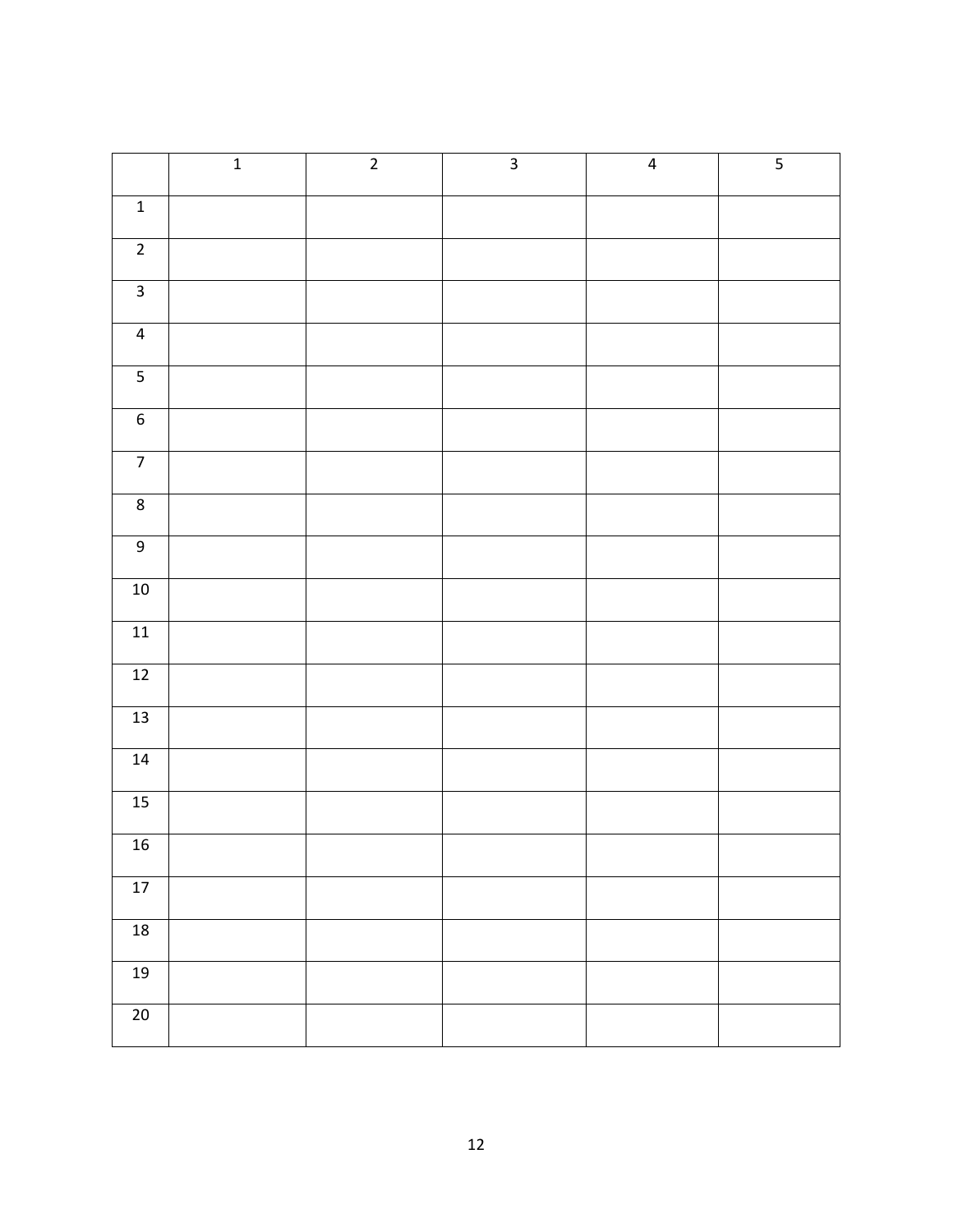Imagine that you have been asked by your company to conduct a survey to investigate the market trends that may impact the profit of the company. Taking this information into account, write a report in about 200 words including the following points. (12 marks)

- Background of your survey
- The sample of your survey & the method of data collection
- The main findings
- Conclusions and recommendations to be made